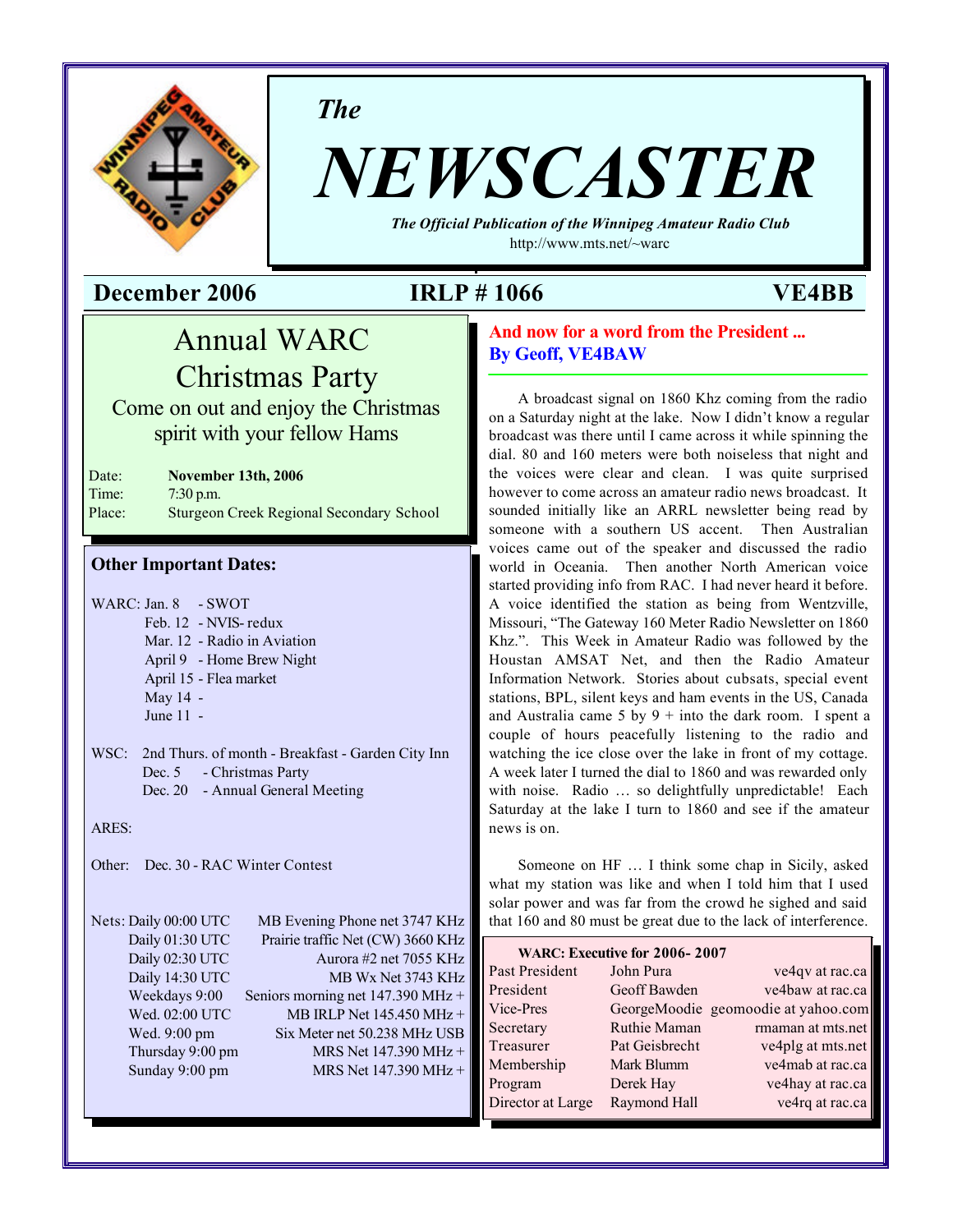I didn't quite know what he meant until later. He was right. I can hear any electrical device when I am listening on 160. I turn on an electric light and I can hear the snap! of the switch or the buzz of the ballast. If the kids turn on the TV I can hear the mumbled buzz of .. well something in the TV. My appliances are propane and thus silent. I heat with silent wood. I knew that the lake was quiet to the human ear but hadn't given any thought to how quiet it is to the electric ear.

Shame about the November meeting. We were told 4:23 on the Friday that the meeting had been cancelled… the school division advised that the custodians were holding a professional development day on Monday. The message was left on Ruthie [ve4crs] answering machine. Ruthie advised the Executive on Saturday Morning by email… I was at the lake – other Executive members were similarly distracted. When I phoned the school Monday morning, right after I read my email, I was told that gas repairs were being done and there would be no heat. When she phoned the division she was advised that the custodians were on a professional development [PD] day. I phoned the division and they confirmed the Friday decision by the head custodian to hold a PD day on Monday. I was told that the door would be locked and a sign posted cancelling the meeting. It was clear that we and 39 other permit holders in the division were out of luck. The December meeting will thus have a special bonus. The StreetPilot c320 with the extra memory and extended three year warranty will be drawn for some lucky member who signed up no later than noon on October 22nd. Is that somebody you?



8038038038038038038038038

# **Winnipeg Senior Citizens Radio Club News by Adam, VE4SN**

The calendar definitely displays the date as November 22 and the sun is shining, albeit somewhat closer to the horizon, the temperature hovers (hovers is a good word because it



depicts height) around the 12 degree mark and I keep checking the street signs to make sure I am still in Winnipeg and not lost somewhere in Arizona! And then, would you believe it, Cottonwood Golf Course opens its Links for a late season round of golf.

But hold everything!! As true blue Winnipegers we know this small shift in the normal Celestial Order will not last!! In fact, They, (They being the Environment Canada people) have boldly stated that we are about to be pelted with snow, more snow, maybe some freezing drizzle and plummeting temperatures down to around minus 15 degrees!! Oh well, it was nice while it lasted!

Anyway back to more serious things. For those of you who were able to take in any portion of Winnipeg's Grey Cup festivities…. wasn't that a party! We did ourselves proud. It's only too bad that the Bombers couldn't be out there in the game. I know that if the Saskatchewan Roughriders had made it, we would have had to set up a huge tent city to accommodate that whole province!

Speaking of parties and looking closer to home, the Winnipeg Senior Citizens Radio Club Annual Christmas Party is only thirteen days away on December 5th. If you haven't got your ticket as yet, you'd better hurry. Time has a way of zipping past!

The final Board meeting of 2006 was held in the club rooms on Wednesday, November 15. The next meeting is the Annual General Meeting to be held on December 20 in the Boardroom of the Winnipeg Retirees Association 600 St Marys Rd. (that's next door to our club rooms looking south). All members who are able should attend. Election of officers and a new Executive Board is top item on the agenda. Let's get a good turnout.

Finally, our monthly breakfasts have been quite successful over the past year with the November outing drawing 31 persons. Helen McMenemy, (XYL of Bill VE4WCM) was the lucky winner of the free breakfast. The next one is December 14, same time and same place. Plan to attend. It's a lot of fun and a real nice morning get together.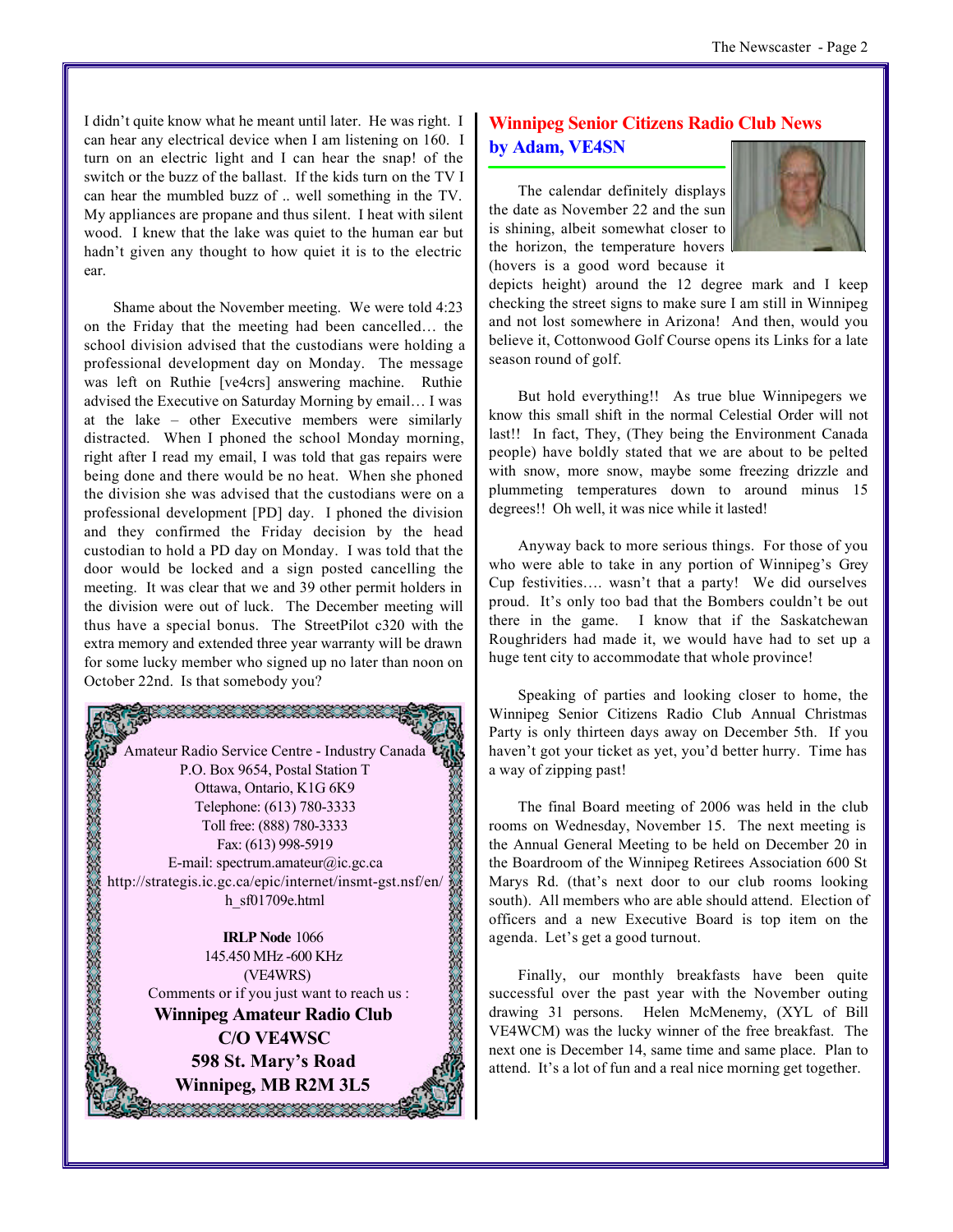# **WPGARES By Jeff, VE4MBQ Emergency Coordinator**

Welcome to Rolf Bandlow VE4VZ who joined WPGARES in late OCT.

Roger VE4RLF and Ed VE4OAK should have "graduated" from the City of Winnipeg Emergency Program "Winnipeg Emergency Management" course by the time you read this. Three WPGARES members are scheduled for 16-18 JAN and two are scheduled for 20-22 MAR. So far "our" two slots for 15-17 MAY haven't been filled yet. In the past year nine WPGARES members have attended the course (which is recognized by Manitoba EMO and PSEPC). Our station in the City of Winnipeg Emergency Operations Centre VE4EOC is undergoing some changes – more information next month!

Four ARES members are scheduled to attend another familiarization session facilitated by Wayne Warren VE4WR for VE4PSC in the Public Safety Emergency Preparedness Canada (PSEPC) Regional Office in Winnipeg SUN 26 NOV. The next Sunday PM session will likely be 28 JAN, so far we have one member booked then, we can accommodate up to five more.

Gerry Desjardin from Ski Patrol gave us an excellent presentation at our NOV General Meeting and also extended an opportunity to get involved with a SAR Exercise in Falcon Lake SUN 3 DEC. Information has been passed to North Eastman & South-Central DECs as it's way out of my district!

As stated last month we will be operating VE4WWO in the Prairie & Arctic Storm Prediction Centre for 24 hrs 1800h 01 DEC thru 1800h 02 DEC during the ARRL-NOAA SKYWARN Recognition Day. Currently thirteen ARES members have volunteered. Additional information can be found in the DEC 2006 QST on page 66.

WPGARES recently purchased an "Amateur Radio Pager" as featured previously in TCA to investigate ARES alerting. Total cost including shipping was \$138. I just got it two nights ago so it will be a while before I have anything to report. The fibre-optic cut outside Winnipeg in late AUG got me thinking again about alternates to telephone fan-out list (which I find very awkward & time consuming anyway).

Our next General Meeting will be TUE 19 DEC, I will be presenting on Call-Outs & Equipment. This is a good review session for experienced WPGARES Members and should be attended for sure by our newer members.

# **Fall 2006 WARC Flea Market Report By Dick, VE4HK**

The Flea Market was held at Heritage Victoria Community Club on October 22. Thanks to an outstanding job by Ruth VE4XYL, all 30 tables were sold about a week before the Flea Market. One vendor backed out shortly before Sunday, and an other renter was a no show, which meant that 28 tables were filled with merchandise for eager buyers.

A total of 195 people attended the Flea Market, including buyers and vendors. From what I saw, all vendors did well, as did those people who found treasures on the tables.

The Flea Market is largely a social event. Many hams come simply to visit with friends they only see at the Flea Market. A very important component of the social aspect is food. Ruth VE4XYL and Mariska VE4MMG prepared a delicious spread of egg salad sandwiches, ham sandwiches, tuna sandwiches, along with home made muffins, coffee and soft drinks. Thanks to Ruth, all food and drinks sold out completely.

WARC made a profit, after all expenses of about \$800.00

Thank you to everyone who volunteered at the Flea Market, from set up crew, to Vendor Door, Admission Door, and of course, Ruth's Kitchen crew. Thanks also to all the vendors, and finally, to all who attended, and made the Fall Flea Market a success!

Thanks to: Pat Giesbrecht VE4PLG, Kent Haase VE4KEH, and Ruth Mills VE4XYL who were in charge of the admission door, vendor door and Ruth's Kitchen respectively. Thanks also to Ed Oakes VE4OAK, John Bell VE4OL, Rob McGill VE4ROB and his son Jeremy, Luke Dovyak VE4WTF, Yori Tsuji VE4ACX, Mariska Maguire VE4MMG, Betty Andrews VE4BTY, Mary Bell xyl of VE4OL, Cheryl Mills VE4CHR, and Judy Mills Jesson, xyl of VE4TAJ for volunteering in various areas. The Flea Market could not have been successful, without their assistance.

# **Minutes for October 16th, 2006 Submitted by Ruthie, VE4CRS**

No minutes due to the last minute cancellation of the November meeting.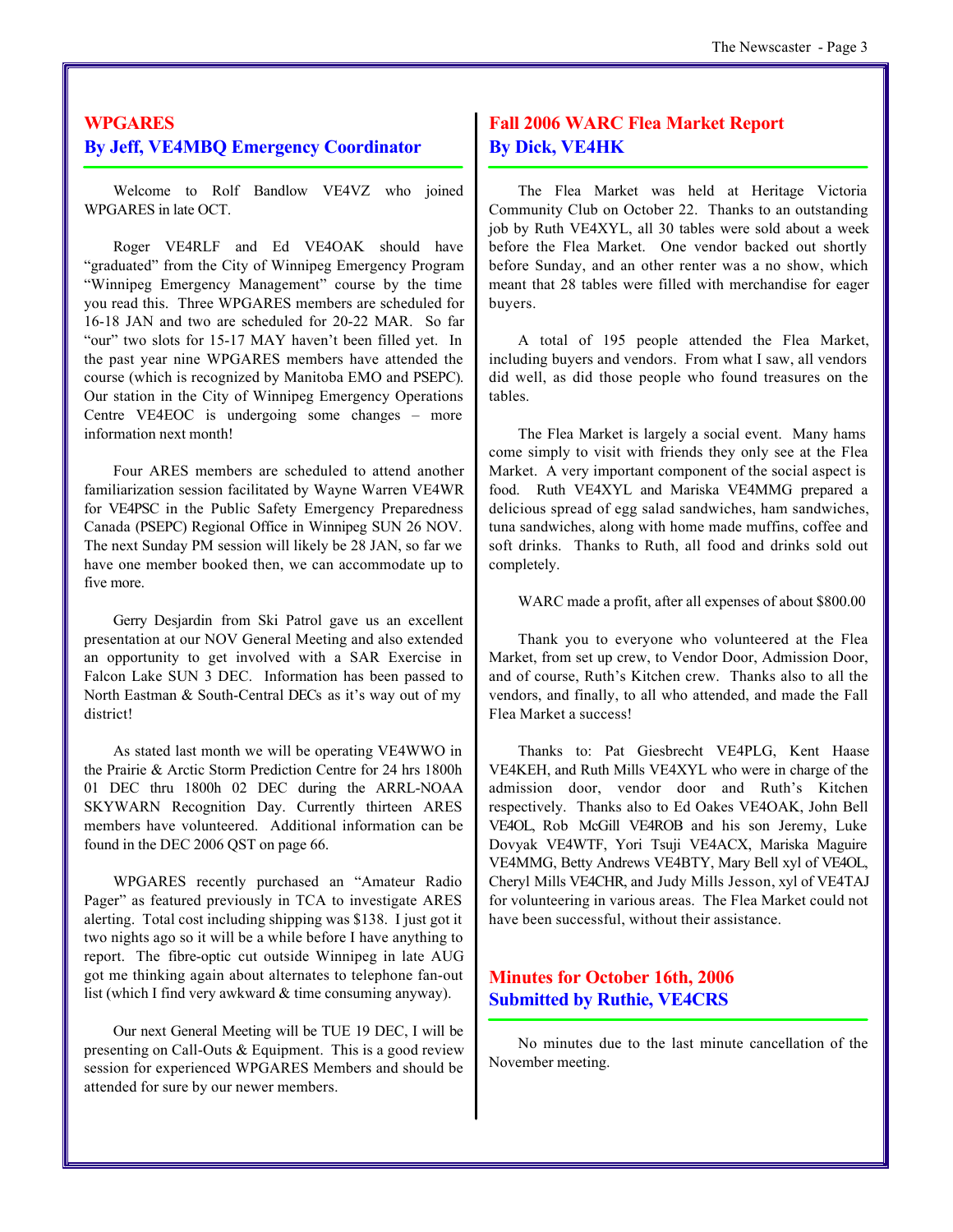# **ISS beaming pictures in SSTV for anyone to capture.**

An innovative space transmission system built by volunteers has started sending down pictures from the international space station to the whole wide world via amateur radio. Thanks to SpaceCam1, anyone with a police scanner or a suitable radio rig, plus a computer and the appropriate software, should be able to receive pictures from orbit, the project's organizers say. The SpaceCam1 slow-scan television system, which combines a couple of hardware gizmos plus the signal-coding software on one of the station's laptop computers, has been three years in the making. The project follows up on a less sophisticated system that was tested aboard Russia's Mir space station in its waning years.

"It's been fun, and this is just a steppingstone," said Miles Mann, project lead and chief executive officer for the MAREX amateur-radio club. MAREX was involved in the Mir project - and it teamed up with another volunteer group, Amateur Radio on the International Space Station, for SpaceCam1's next-generation SSTV system.

SSTV basically means snapping a digital still image and translating the scan lines of that image into a sequential stream of data. That stream can be transmitted on a radio frequency, then decoded on the other end to reconstitute the digital image.

On the space station, the original image can come from something as simple as a Webcam, hooked up to an onboard laptop. Astronauts can point the camera at themselves, at the station interior or just set it up at one of the station's windows for a view of Earth below.

The data conversion is done through software on the laptop plus a little hardware interface known as a "VOX box." Then the data is beamed down to Earth via a radio transmitter.

Down on the planet, you can tune your scanner or radio receiver to 145.800 mHz on the 2-meter band, pick up the signal, have it converted automatically on your own computer ... and voila! you've made contact. (Here's a technical how-to with links to shareware sources ... or you can do a Web search for software.)

The equipment and the software was sent to the station last September on a Progress cargo craft, and since then the space station astronauts have been working off and on to get the system running. On July 30, they sent the first still image - and at least two more have come down since then.

Farrell Winder, a retired electrical engineer who is part of the SpaceCam1 team, said the transmitter's power levels had to be dialed down due to overheating.

"They had it set up on high power, and there's no convection cooling on the station because there's no gravity," Winder explained. During the current testing phase, the equipment will be running only intermittently, on low power. But eventually, the camera can be set for continuous operation.

"We have great confidence that it's going to give us hundreds of pictures a day," he said.

And that's just the start. Eventually, the system will be able to receive pictures sent up to the station from licensed ham-radio operators, Mann said.

Mann is already dreaming of the day when a SpaceCam can be fitted aboard a moon-bound spacecraft, to serve as a transmitter or even as a relay for earthly transmissions. A fair number of radio enthusiasts are already bouncing their signals off the moon to reach faraway earthlings, Mann noted.

"We'd be able to increase the number of people who can do that tenfold," Mann told me.

For the record, here's the full release from the SpaceCam1 team:

Amateur Radio established an exciting "first" for the international space station on July 30, August 12 and

<u>MANAMANA</u>

# Did you received this newsletter via the postal service?

Do you have an e-mail account?

Would you like to have the newsletter delivered right to your desktop in glorious colour along with bones material, and web links to articles

Then please send an email to Mark, ve4mab@rac.ca and we will switch you over to the electronic version of the newsletter.

WWWWWWW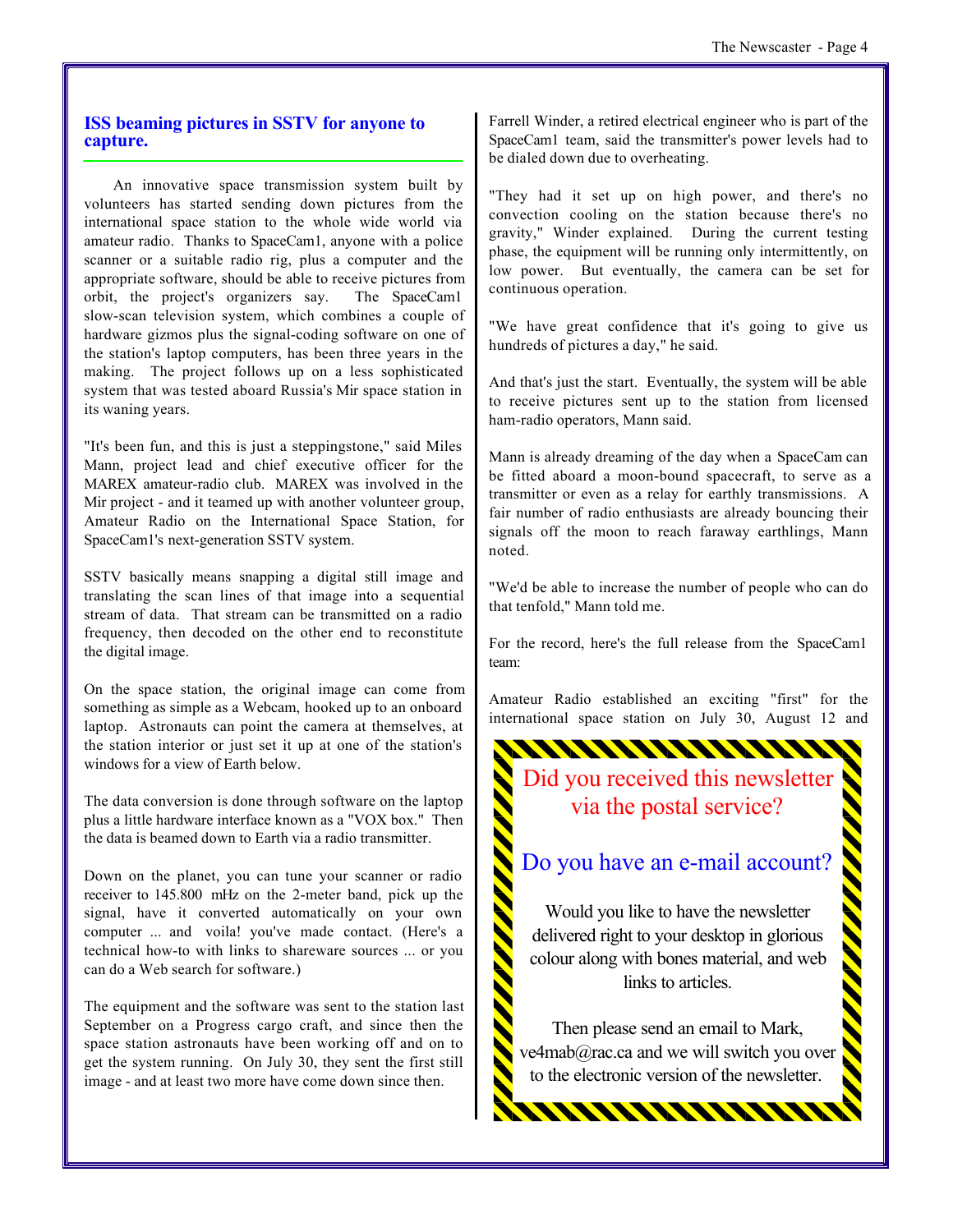August 13, 2006. This event was the sending of still picture images from the ISS via amateur radio. Amateur-radio and shortwave listeners in many countries including England, Russia, Brazil and Australia were able to see these images from the ISS, which is orbiting Earth approximately every 90 minutes at an altitude of around 225 miles. These pictures were sent by ISS Commander Pavel Vinogradov, an amateur-radio Operator with call sign RV3BS.

The amateur-radio software program used to send pictures is called SpaceCam1. This project is currently being operated intermittently during the crew's free time. After testing is complete, the system will have the capability of sending several hundred images per day from the ISS Amateur Radio VHF link. With a direct onboard camera feed pointed out the window or in the cabin, each picture sent down could be of unique content.

SpaceCam1 was developed over a three-year span. The concept was initiated by the same group that developed the very successful amateur-radio TV system flown on board the Russian space station Mir, 1998-2001.

Those involved with this amateur-radio development are: Dr. Don Miller, W9NTP, Hank Cantrell, W4HTB Miles Mann, WF1F Farrell Winder, W8ZCF

While the Mir system was a hardware system, the ISS SpaceCam1 system is a software-based system which was developed primarily by Jim Barber, N7CXI, Silicon Pixels, working with the above team.

Several international amateur radio teams supported the final success of this system under the auspices of the Amateur Radio on the International Space Station (ARISS) international working group.

In the United States, team members from AMSAT (Radio Amateur Satellite Corporation), and NASA, under the direction of Frank Bauer, K3HDO, supported systems integration, safety verification and extensive ground-based testing.

AMSAT member Lou McFadin, W5DID, was responsible for the integration hardware between the Kenwood D700 Radio Transmitter and the onboard computer, which comprise the SpaceCam1 system.

In Russia, Sergey Samburov, RV3DR, chief of the Cosmonaut Amateur Radio Department, RSC Energia in Korolev, Russia, coordinated Russian cosmonaut training, onboard procedure development, hardware and software flight manifest on a Progress launch vehicle.

The final image downlink tests from ISS, performed over the last few days, were coordinated by a team that included Miles Mann, WF1F, MarexMG CEO; Kenneth Ransom, N5VHO, NASA Amateur Radio Coordinator; and Frank Bauer, KA3HDO, in the United States; Sergey Samburov, RV3DR, in Russia; and Pavel Vinogradov, onboard the ISS.

We expect many additional pictures to follow as soon as final tests are concluded. SpaceCam1 has picture-receive capability aboard the ISS from Earth, which will be tested at a later date. ...

Anyone can receive picture signals from the ISS. See the MAREX-MG Web page, <http://www.marexmg.org> for details about receiving and tracking the ISS. See also the ARISS Web site, [http://www.rac.ca/ariss.](http://www.rac.ca/ariss) Being an amateur-radio operator is not a requirement for receiving transmissions from the ISS.

Amateur-radio contacts by the ISS crew with amateur operators on Earth give the crew a break from formal activity. We have learned from one of the recent crew members, Bill McArthur, KC5ACR, that it provides great pleasure and relaxation during off-duty time. It likewise gives amateur operators and schoolchildren on Earth a challenge and excitement of outer-space communications involving very interesting and educational pictures

# **Manitoba ARES CANWARN Program "Reportable" Winter Weather**

## *"WHAT TO REPORT"*

- $\bullet$  Low Visibility
- **•** Freezing Rain or Freezing Drizzle
- $\bullet$  Snowfall Accumulations over 6-8 cm
- $\triangleq$  Rain that changes to Snow (when temps near Zero)

There will not generally be an amateur net in operation, so phone your report in via:

- the 1-800 number received at Spotter Training Or the PUBLIC number is 1-800-239-0484
- $\triangleleft$  Consider Participation in:

MMWX NET 3743 KHz LSB 0830 Local MEPN 3747 KHz LSB 1900 Local MMWX Net Manager may collate severe winter weather reports and forward to PSPC.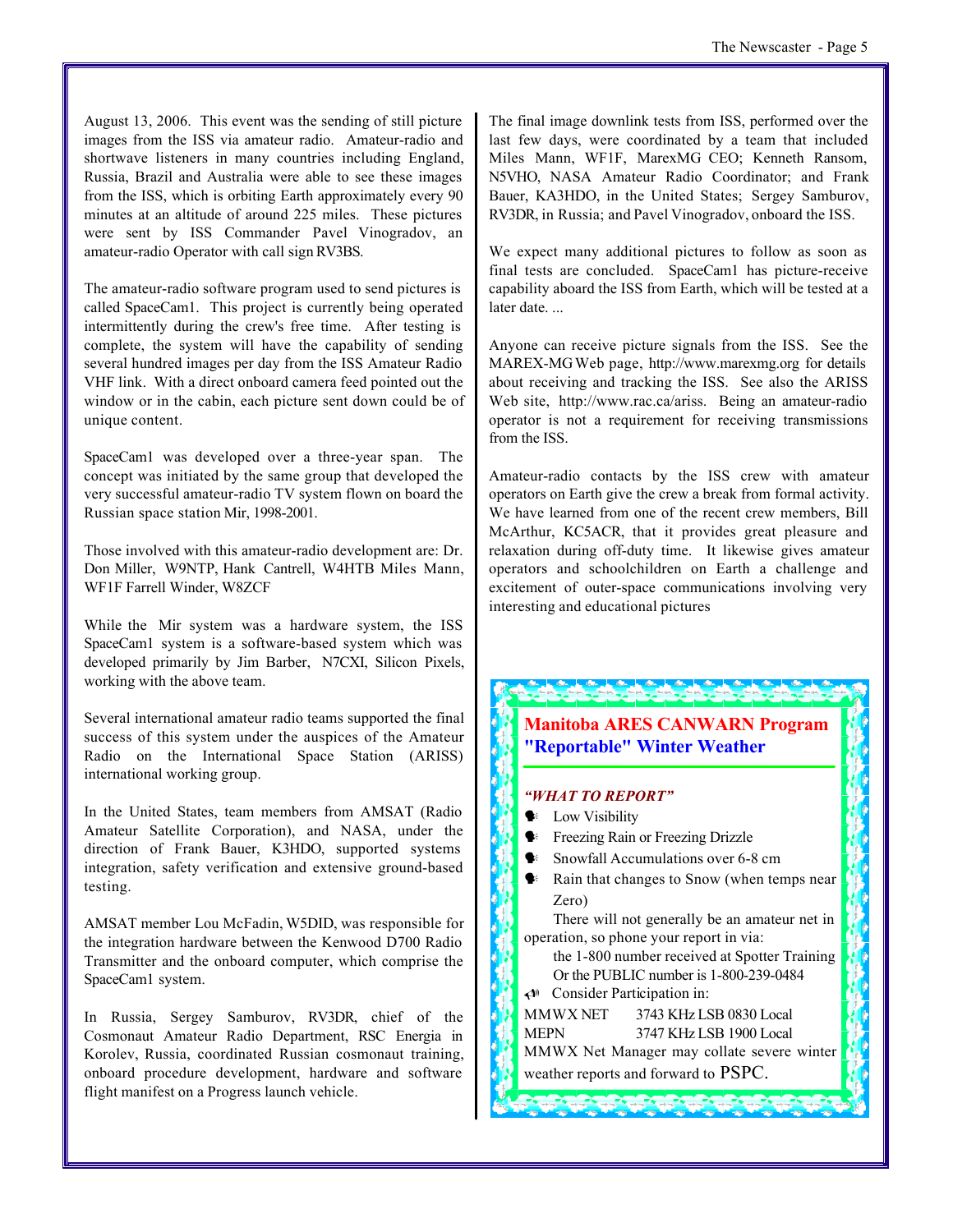# **RAC, ITU & WRC By Earle Smith, VE6NM**

2007 is going to be another important year for Amateur Radio worldwide. Leading up to the World Radio Conference 2007 (WRC 2007), key RAC members, such as Dr. Ken Pulfer, VE3PU, my Special Assistant for International Affairs Jim Dean, VE3IQ, and VP International Affairs Daniel Lamoureux, VE2KA, will be involved in one way or another.

Why is this so important to Canadian Amateurs? It is very simple. The International Telecommunications Union (ITU) – at a WRC made up of one voting representative from each country around the world – determines the various radio worldwide frequency allocations, including those for the Amateur Radio Service.

Stop to think about this curious situation: large countries such as Russia, USA, Canada, and others with large Amateur Radio populations, have only one vote. And many small countries, with little or no Amateur Radio population, also have one vote. These smaller countries may not have an extensive knowledge about Amateur Radio or may not be interested in or supportive of the needs of the Amateur Radio Service. Their potential negative votes could have unfortunate consequences for us. It is essential to have a strong Amateur Radio presence at the WRC and its preparatory meetings, and to work with these countries not only to keep the Amateur Radio bands that we presently enjoy, but also to promote expansion of our experimenting and operating to other bands.

Obviously, it is important that Amateurs cooperate on a global basis to monitor what is going on at ITU and to work with these small countries to educate them on the benefits of Amateur Radio, which requires both skilled people and financial resources. This is done under the umbrella of the International Amateur Radio Union (IARU). IARU has no voting status at meetings of the ITU, however IARU is permitted to lobby voting country representatives and to present papers to certain preliminary committees. But how does Canada gain membership in IARU and help support it in its work? Very simple. As the Canadian national organization for Amateur Radio, RAC must pay the annual dues for membership in the IARU. These annual dues are based on the total number of certified Amateur Radio operators in Canada, not just members of RAC. This is a good time to remind you that you RAC members are carrying the ball for your Amateur friend or acquaintance who does not see the need to join RAC. Those non-joiners have the privilege of benefiting from your membership in RAC as you help RAC and IARU do their jobs!

Because your RAC Directors and Executive know that you want to keep our Amateur Radio allocations, some of our longtime members are actively engaged in assisting the IARU in its work at the International Telecommunications Union in Geneva and elsewhere in the world. Individuals such as Dr. Ken Pulfer, VE3PU and RAC's VP International Affairs Daniel Lamoureux ,VE2KA, are recognized by the IARU for their expertise, with VE3PU regularly participating in technical preparatory meetings in Geneva and VE2KA having acted on behalf of IARU in Iran and Senegal. Former VP Regulatory Affairs Jim Dean, VE3IQ, will attend WRC 2007 on RAC's behalf as a member of the official Industry Canada delegation and has been involved in three years of continuous preparatory work that will continue through WRC 2007. Another well known RAC member, Tim Ellam, VE6SH, was recently elected Vice-president of the IARU and travels extensively in promoting Amateur Radio interests.

As you will no doubt by now realize from my comments, it is essential that RAC continue its strong advocacy role on behalf of Canadian Amateur Radio operators. This role can only continue, however, through the strong membership of Canadian Amateurs in RAC. Numbers count when seeking to influence both domestic government and international regulatory organizations. And this means that we need those of your friends who have not yet joined RAC!

I recently learned that some of our "naysayer" acquaintances have been accusing RAC of having a "too cozy" relationship with Industry Canada. Frankly, I find this somewhat amusing. We frequently disagree with Industry Canada on their approach to issues – such as enforcement and the low priority they give to your Amateur Radio Service – but as your advocacy body, there are other actions which we do encourage, such as the deletion of the mandatory Morse qualification for access to the HF bands.

While we recognize that successive annual budget cuts have decreased Industry Canada's ability to provide services the way that we think they should, we do encourage innovative methods of handling problems, such as interference, and we regularly meet with Industry Canada to that end as much as our finances and volunteer time permit.

Many of your Directors and Executive become frustrated at what we see as a lack of understanding by members and other Amateurs about the abilities of RAC to fix all of their problems. Many of you seem to have the idea that RAC has a large paid staff like the ARRL and should immediately respond to your pet peeve or complaint. Instead of complaining on 75 metre phone about a problem, why not volunteer to help us resolve your complaint? With the exception of our General Manager and her part-time paid staff the rest of us are unpaid volunteers. If more of you would volunteer to help out on some of the issues you lay on our doorstep it would be easier to resolve a problem. Something else to think about and then consider becoming part of the solution.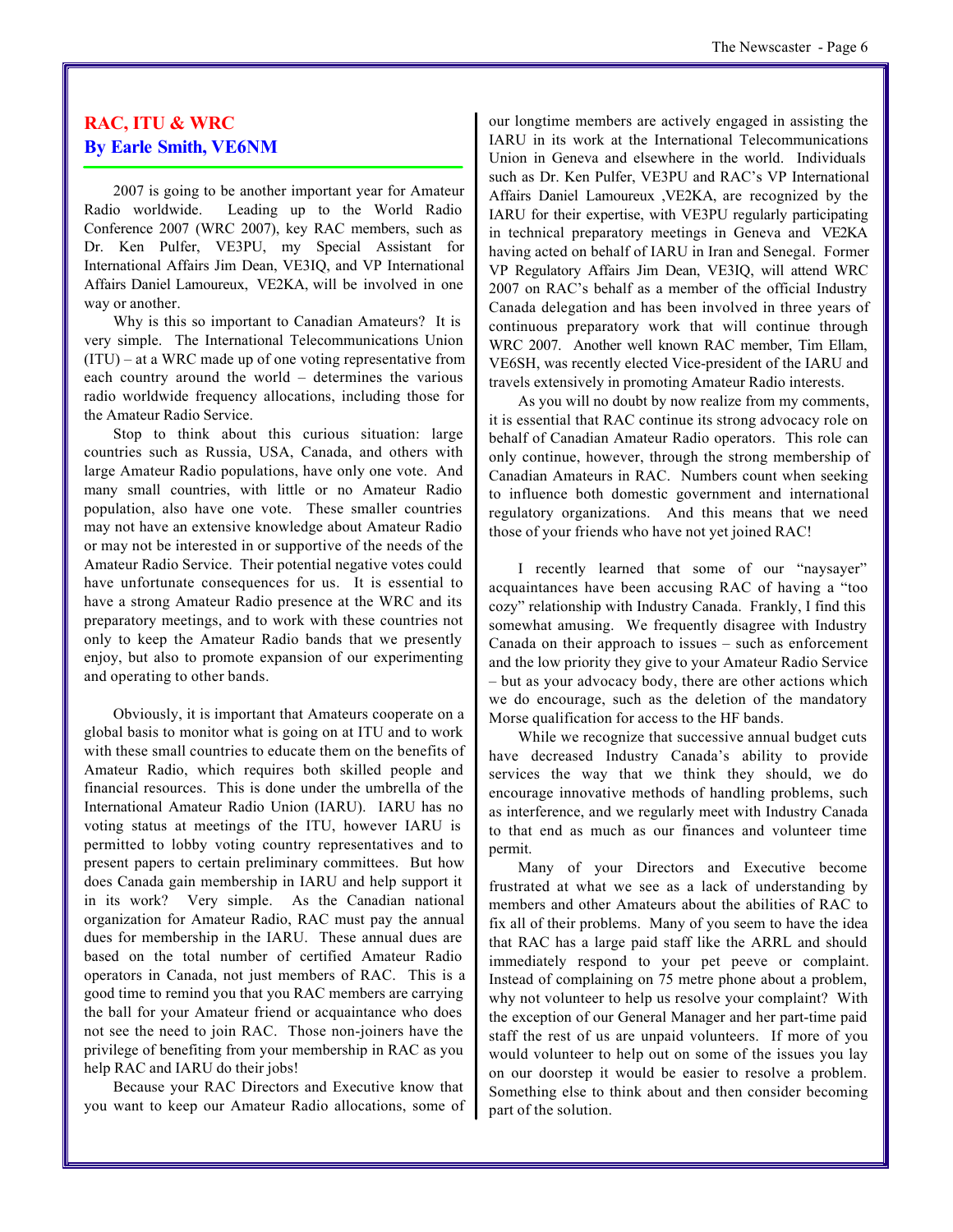# **Calendar**

| <b>December</b>                               |                      |                |
|-----------------------------------------------|----------------------|----------------|
| <b>EU-PSK-QRP</b>                             | <b>PSK</b><br>2000Z  | Dec 1          |
| ARRL 160-Meter                                | 2200Z                | Dec 1          |
| New Mexico QSO Party<br>CW/Phone              | 0000Z                | Dec 2          |
| <b>TARA RTTY Melee</b><br><b>RTTY</b>         | 0000Z                | Dec 2          |
| Wake-Up! QRP Sprint                           | 0400Z                | Dec 2          |
|                                               | 0430Z<br>And         | Dec 2          |
|                                               | And<br>0500Z         | Dec 2          |
|                                               | And<br>0530Z         | Dec 2          |
| <b>TOPS Activity</b>                          | 1800Z                | Dec 2          |
| <b>ARS</b> Spartan Sprint                     | 0200Z                | Dec 5          |
| 10 meter NAC<br>CW/SSB/FM/Digi                | 1800Z                | Dec 7          |
| <b>ARRL 10-Meter</b>                          | 0000Z                | Dec 9          |
| 28 MHz SWL<br>CW/Phone                        | 0000Z                | Dec 9          |
| UBA Low Band Winter CW/SSB/Digi               | 1800Z                | Dec 9          |
| NA High Speed Meteor Scatter                  | 0000Z                | Dec $10$       |
| Great Colorado Snowshoe Run                   | CW<br>0200Z          | Dec $10$       |
| <b>SKCC</b> Sprint                            | CW<br>0000Z          | Dec 13         |
| NAQCC Straight Key/Bug                        | CW<br>0130Z          | Dec 13         |
| Russian 160-Meter                             | 2100Z                | Dec 15         |
| OK DX<br><b>RTTY</b>                          | 0000Z                | Dec 16         |
| Memory Lives Forever"<br>CW/SSB               | 0500Z                | Dec 16         |
| MDXA PSK DeathMatch                           | <b>PSK</b><br>0000Z  | Dec 16         |
| Croatian                                      | CW<br>1400Z          | Dec 16         |
| SSA Månadstest nr 12                          | <b>SSB</b><br>1400Z  | Dec 17         |
| SSA Månadstest nr 12                          | CW<br>1515Z          | Dec 17         |
| <b>International Naval</b>                    | 1600Z                | Dec 16         |
| <b>ARCI Holiday Spirits Homebrew</b>          | 2000Z                | Dec 17         |
| Run for the Bacon QRP                         | 0200Z                | Dec 18         |
| <b>RAEM</b>                                   | 0200Z                | Dec 24         |
| SSA Jultest (1)                               | CW<br>0700Z          | Dec 25         |
| SSA Jultest (2)                               | CW<br>0700Z          | Dec 26         |
| <b>DARC</b> Christmas                         | 0830Z                | Dec 26         |
| <b>RAC Winter</b>                             | 0000Z                | Dec 30         |
| <b>Stew Perry Topband Challenge</b>           | 1500Z                | Dec 30         |
| Original QRP                                  | CW<br>1500Z          | Dec 30         |
| January, 2007                                 |                      |                |
|                                               |                      |                |
| <b>ARRL Straight Key Night</b><br><b>RTTY</b> | $\text{CW}$<br>0000Z | Jan 1<br>Jan 1 |
| <b>SARTG New Year</b>                         | 0800Z                |                |
| <b>SCAG Straight Key Day</b>                  | CW<br>0800Z          | Jan 1          |
| <b>AGCW Happy New Year</b>                    | 0900Z                | Jan 1          |
| <b>AGCW VHF Contest</b>                       | 1600Z                | Jan 1          |
| <b>AGCW UHF Contest</b>                       | 1900Z                | Jan 1          |
| <b>ARS</b> Spartan Sprint                     | $0200Z$              | Jan 2          |
| 10 meter NAC<br>CW/SSB/FM/DIGI                | 1800Z                | Jan 4          |
| Original QRP Contest                          | 1500Z                | Jan 6          |
| <b>ARRL RTTY Roundup</b><br><b>RTTY</b>       | 1800Z                | Jan 6          |
| EUCW 160m Contest                             | $2000Z$              | Jan 6          |
| And                                           | 0400Z                | Jan 7          |
| Kid's Day Contest                             | 1800Z                | Jan 7          |
|                                               |                      |                |

| <b>SKCC Sprint</b>                  | CW              | 0200Z  | Jan $10$          |
|-------------------------------------|-----------------|--------|-------------------|
| Hunting Lions in the Air Contest    |                 | 0000Z  | Jan <sub>13</sub> |
| Club PSKFest                        | <b>PSK</b>      | 0000Z  | Jan <sub>13</sub> |
| MI QRP January                      | CW              | 1200Z  | Jan $13$          |
| SPAR Winter Field Day               |                 | 1200L  | Jan <sub>13</sub> |
| <b>Midwinter Contest</b>            | CW              | 1400Z  | Jan $13$          |
| North American QSO Party            | CW              | 1800Z  | Jan 13            |
| <b>NRAU-Baltic Contest</b>          | CW              | 0530Z  | Jan 14            |
| <b>Midwinter Contest</b>            | Phone           | 0800Z  | Jan 14            |
| <b>NRAU-Baltic Contest</b>          | <b>SSB</b>      | 0800Z  | Jan 14            |
| DARC 10-Meter Contest               |                 | 0900Z  | Jan 14            |
| SSA Månadstest nr 1                 | CW <sup>-</sup> | 1500Z  | Jan 14            |
| SSA Månadstest nr 1                 | <b>SSB</b>      | 1615Z  | Jan 14            |
| NAQCC Straight Key/Bug Sprint       | CW              | 0130Z  | Jan 18            |
| LZ Open Contest                     |                 | 0400Z  | Jan 20            |
| <b>UT</b> Contest                   | <b>CW/SSB</b>   | 0600Z  | Jan 14            |
| <b>UK DX Contest</b>                | <b>RTTY</b>     | 1200Z  | Jan 20            |
| Hungarian DX Contest                |                 | 1200Z  | Jan 20            |
| North American QSO Party            | <b>SSB</b>      | 1800Z  | Jan 20            |
| <b>ARRL January VHF Sweepstakes</b> | 1900Z           | Jan 20 |                   |
| Run for the Bacon QRP Contest       | 0100Z           | Jan 22 |                   |
| CQ 160-Meter Contest                | CW              | 0000Z  | Jan 27            |
| <b>REF Contest</b><br>CW            |                 | 0600Z  | Jan 27            |
| <b>SARL Youth for Amateur Radio</b> | 0700Z           | Jan 27 |                   |
| <b>BARTG RTTY Sprint</b>            | <b>RTTY</b>     | 1200Z  | Jan 27            |
| <b>UBA DX Contest</b>               | <b>SSB</b>      | 1300Z  | Jan 27            |
|                                     |                 |        |                   |

# **Program Chair By Derek, VE4HAY**



Sorry Folks, with a last minute call form the school division, we were informed that the school would be closed the night of our last meeting, and thus our meeting had to be cancelled. I hope everyone got the word. We tried our best, by sending out e-mails marked high priority, and went on some of the more used repeaters to spread the word. As communicators, I think we need to improve. Rick, VE4OV's presentation on NVIS will be moved to February.

This month will be our annual Christmas get-together. Some come on out, bring your better half and join in the sharing of friendship with your fellow ham. Once again Ruth, VE4XYL will be providing the libations for you to partake in.

Next month we will be have a mini SWOT session to try to shape the future and the direction of our club. We will be looking for the Strengths & Weaknesses of the club as well as the Opportunities and the Threats to our club. Your participation in this quick session will be extremely valuable. So please try to attend.

I am still looking for more presentations, so please contact me if you have any ideas.